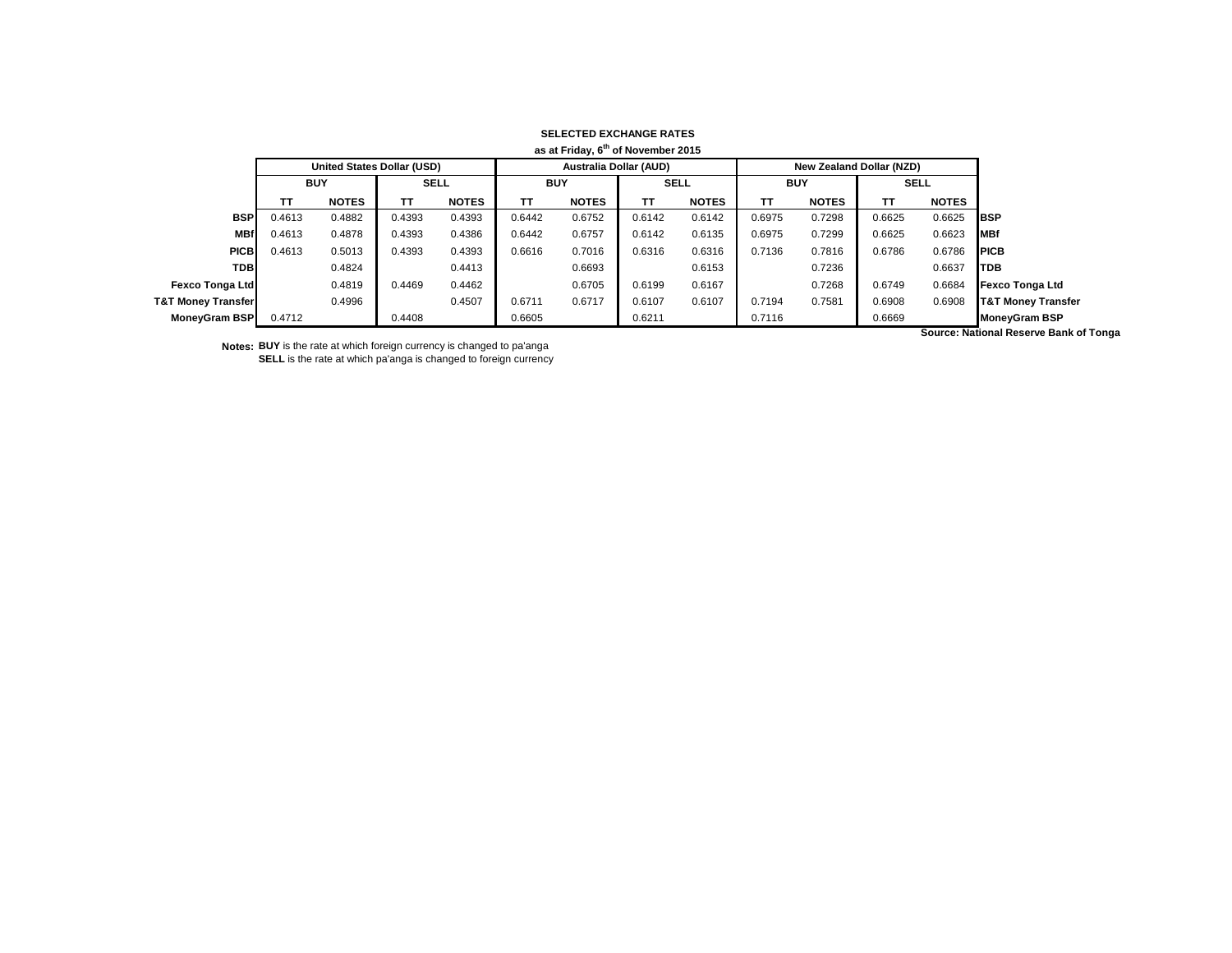|                                  | as at Friday, 13 <sup>th</sup> of November 2015 |              |             |              |                               |              |             |              |            |                                 |             |              |                                  |
|----------------------------------|-------------------------------------------------|--------------|-------------|--------------|-------------------------------|--------------|-------------|--------------|------------|---------------------------------|-------------|--------------|----------------------------------|
|                                  | <b>United States Dollar (USD)</b>               |              |             |              | <b>Australia Dollar (AUD)</b> |              |             |              |            | <b>New Zealand Dollar (NZD)</b> |             |              |                                  |
|                                  | <b>BUY</b>                                      |              | <b>SELL</b> |              | <b>BUY</b>                    |              | <b>SELL</b> |              | <b>BUY</b> |                                 | <b>SELL</b> |              |                                  |
|                                  | тт                                              | <b>NOTES</b> | TΤ          | <b>NOTES</b> | TT                            | <b>NOTES</b> | <b>TT</b>   | <b>NOTES</b> | <b>TT</b>  | <b>NOTES</b>                    | TT          | <b>NOTES</b> |                                  |
| <b>BSP</b>                       | 0.4580                                          | 0.4849       | 0.4360      | 0.4360       | 0.6417                        | 0.6727       | 0.6117      | 0.6117       | 0.7019     | 0.7342                          | 0.6669      | 0.6669       | <b>IBSP</b>                      |
| <b>ANZ</b>                       | 0.4629                                          | 0.4859       | 0.4409      | 0.4409       | 0.6480                        | 0.6870       | 0.6180      | 0.6180       | 0.6861     | 0.7271                          | 0.6511      | 0.6511       | <b>IANZ</b>                      |
| <b>MBf</b>                       | 0.4580                                          | 0.4854       | 0.4360      | 0.4367       | 0.6417                        | 0.6711       | 0.6117      | 0.6135       | 0.7019     | 0.7353                          | 0.6669      | 0.6667       | <b>MBf</b>                       |
| <b>PICB</b>                      | 0.4580                                          | 0.4980       | 0.4360      | 0.4360       | 0.6591                        | 0.6991       | 0.6291      | 0.6291       | 0.7103     | 0.7783                          | 0.6753      | 0.6753       | <b>IPICB</b>                     |
| <b>TDB</b>                       |                                                 | 0.4791       |             | 0.4380       |                               | 0.6666       |             | 0.6126       |            | 0.7267                          |             | 0.6668       | <b>TDB</b>                       |
| Fexco Tonga Ltd                  |                                                 | 0.4785       | 0.4443      | 0.4430       |                               | 0.6679       | 0.6187      | 0.6143       |            | 0.7314                          | 0.6807      | 0.6726       | <b>Fexco Tonga Ltd</b>           |
| <b>Rowena Financial Services</b> | 0.4673                                          | 0.5051       | 0.5023      | 0.4808       | 0.6897                        | 0.6993       | 0.6250      | 0.6369       | 0.7299     | 0.7634                          | 0.6803      | 0.6944       | <b>Rowena Financial Services</b> |
| Jones Travel Ltd                 |                                                 | 0.5091       |             | 0.4152       |                               | 0.7063       |             | 0.5826       |            | 0.7709                          |             | 0.6351       | <b>Jones Travel Ltd</b>          |
|                                  |                                                 |              |             |              |                               |              |             |              |            |                                 |             |              | .                                |

**Notes: BUY** is the rate at which foreign currency is changed to pa'anga **SELL** is the rate at which pa'anga is changed to foreign currency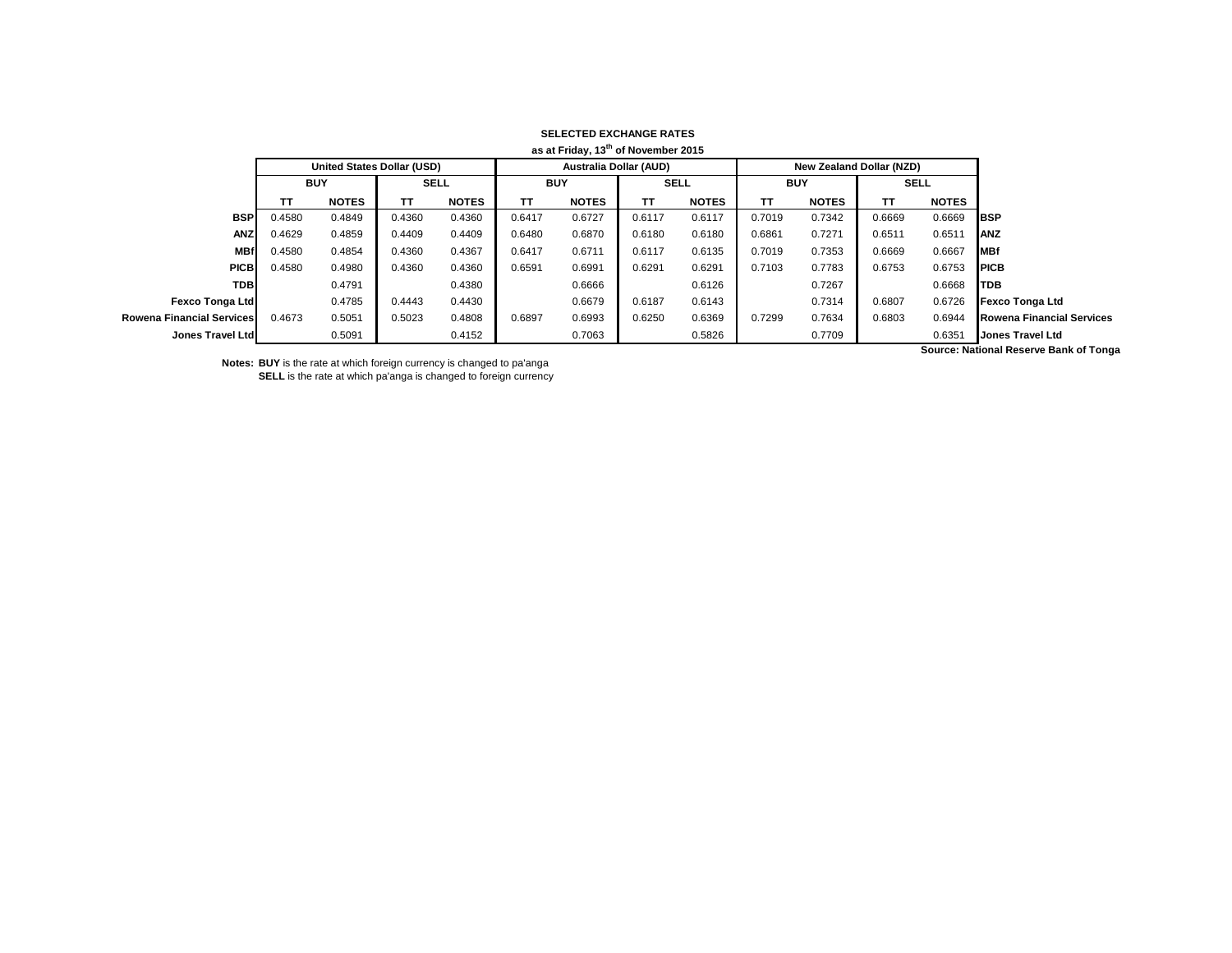|                                  |            |                                   |             |              |                               | as at Friday, 20 <sup>th</sup> of November 2015 |             |              |            |                                 |             |              |                                       |
|----------------------------------|------------|-----------------------------------|-------------|--------------|-------------------------------|-------------------------------------------------|-------------|--------------|------------|---------------------------------|-------------|--------------|---------------------------------------|
|                                  |            | <b>United States Dollar (USD)</b> |             |              | <b>Australia Dollar (AUD)</b> |                                                 |             |              |            | <b>New Zealand Dollar (NZD)</b> |             |              |                                       |
|                                  | <b>BUY</b> |                                   | <b>SELL</b> |              | <b>BUY</b>                    |                                                 | <b>SELL</b> |              | <b>BUY</b> |                                 | <b>SELL</b> |              |                                       |
|                                  | TΤ         | <b>NOTES</b>                      | TΤ          | <b>NOTES</b> | <b>TT</b>                     | <b>NOTES</b>                                    | TΤ          | <b>NOTES</b> | <b>TT</b>  | <b>NOTES</b>                    | ΤT          | <b>NOTES</b> |                                       |
| <b>BSP</b>                       | 0.4580     | 0.4849                            | 0.4360      | 0.4360       | 0.6353                        | 0.6663                                          | 0.6053      | 0.6053       | 0.6982     | 0.7305                          | 0.6632      | 0.6632       | <b>BSP</b>                            |
| <b>ANZ</b>                       | 0.4580     | 0.4810                            | 0.4360      | 0.4360       | 0.6271                        | 0.6661                                          | 0.5971      | 0.5971       | 0.6919     | 0.7329                          | 0.6569      | 0.6569       | <b>ANZ</b>                            |
| <b>MBf</b>                       |            | 0.4854                            |             | 0.4367       | 0.6353                        | 0.6667                                          | 0.6053      | 0.6061       | 0.6982     | 0.7299                          | 0.6632      | 0.6623       | <b>IMBf</b>                           |
| <b>PICB</b>                      | 0.4580     | 0.4980                            | 0.4360      | 0.4360       | 0.6591                        | 0.6991                                          | 0.6291      | 0.6291       | 0.7103     | 0.7783                          | 0.6753      | 0.6753       | <b>PICB</b>                           |
| <b>TDB</b>                       |            | 0.4791                            |             | 0.4380       |                               | 0.6606                                          |             | 0.6066       |            | 0.7243                          |             | 0.6644       | <b>ITDB</b>                           |
| Fexco Tonga Ltd                  |            | 0.4785                            | 0.4406      | 0.4430       |                               | 0.6612                                          | 0.6070      | 0.6081       |            | 0.7276                          | 0.6710      | 0.6690       | <b>Fexco Tonga Ltd</b>                |
| <b>Rowena Financial Services</b> | 0.4673     | 0.5051                            | 0.4525      | 0.4525       | 0.6849                        | 0.6944                                          | 0.6211      | 0.6289       | 0.7246     | 0.7576                          | 0.6803      | 0.6897       | <b>Rowena Financial Services</b>      |
| Jones Travel Ltd                 |            | 0.5091                            |             | 0.4152       |                               | 0.6996                                          |             | 0.5765       |            | 0.7670                          |             | 0.6316       | <b>Jones Travel Ltd</b>               |
| <b>MoneyGram BSP</b>             | 0.4712     |                                   | 0.4385      |              | 0.6528                        |                                                 | 0.6180      |              | 0.7307     |                                 | 0.6767      |              | <b>MoneyGram BSP</b>                  |
|                                  |            |                                   |             |              |                               |                                                 |             |              |            |                                 |             |              | Source: National Reserve Bank of Tong |

**Notes: BUY** is the rate at which foreign currency is changed to pa'anga **SELL** is the rate at which pa'anga is changed to foreign currency